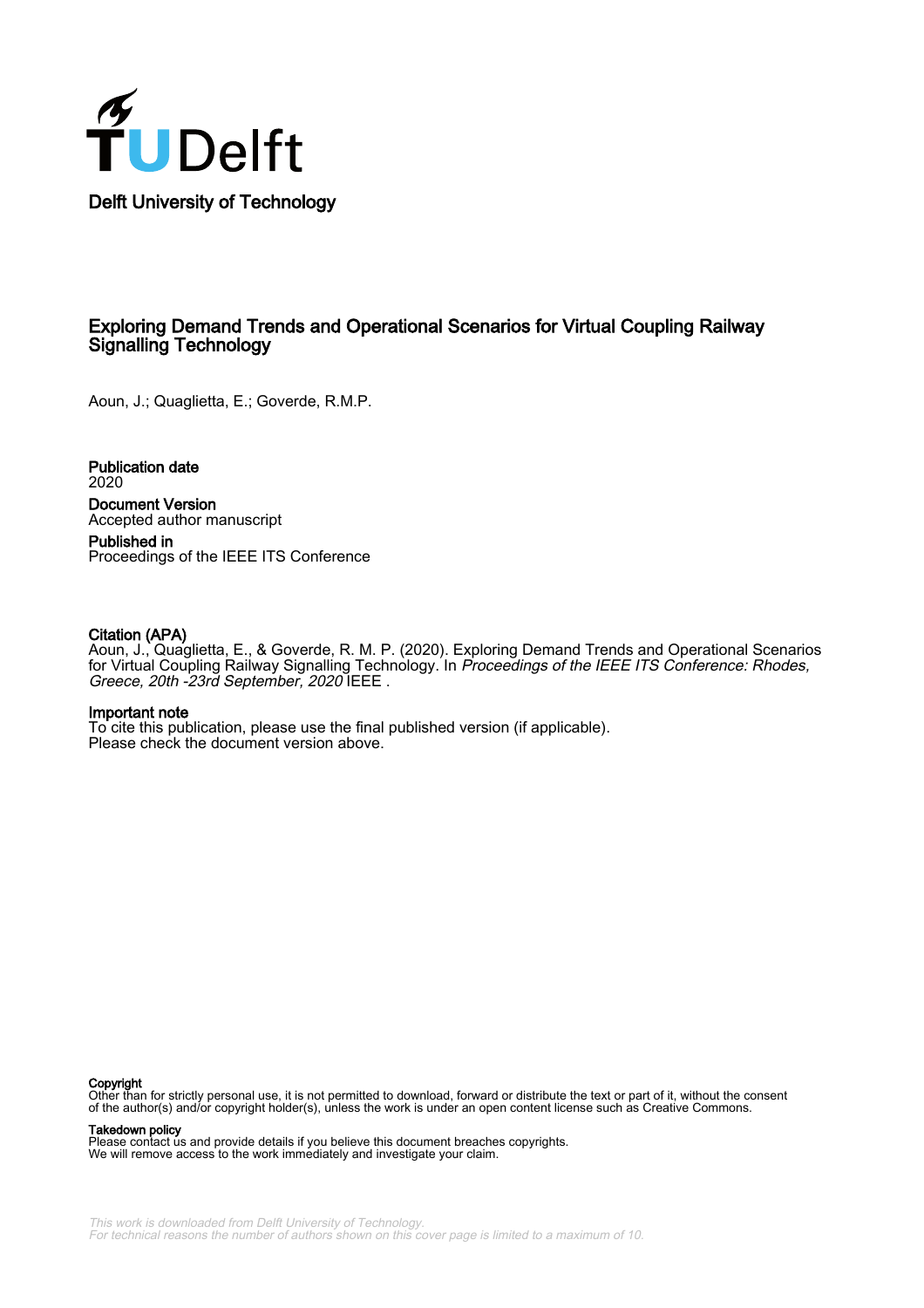# **Exploring Demand Trends and Operational Scenarios for Virtual Coupling Railway Signalling Technology\***

Joelle Aoun, Egidio Quaglietta, and Rob M.P. Goverde, *Member, IEEE*

*Abstract***— Virtual Coupling (VC) is a newly introduced concept of train-centric signalling technology that conceives trains to run autonomously in radio-connected platoons. These trains move synchronously at a relative braking distance to significantly improve railway capacity and address the forecasted increase in railway demand. The technical feasibility of VC depends on its strengths, weaknesses, opportunities and threats which can introduce radical changes to current train services, technologies and procedures. This paper investigates demand trends and operational scenarios of future train-centric signalling systems. To this end, stated travel preferences have been collected by means of a survey to have more insight on modal shares in the case of future VC applications. In addition, a Delphi method has been applied where another extensive survey has collected expert opinions about benefits and challenges of VC. Results show that VC can be very attractive to customers of high-speed and main line railways and have special benefits to the regional market where a manifest willing to pay more for using a more frequent train service was found. This concept therefore calls for a deeper understanding of possible Virtual Coupling operational scenarios and the impact on the railway industry.**

#### I. INTRODUCTION

Many railways are running close to capacity saturation conditions while the transport demand of passengers and goods is continuously increasing. The lack of suitable solutions to mitigate the impact of oversaturated capacity has led to delays, overcrowding and limited train service frequencies. This affects the flexibility of railway customers in choosing an adequate train service that fits their travel needs. The constringency of customer satisfaction can therefore lead to modal shifts from trains to other travel alternatives. This challenges Infrastructure Managers (IMs) and Railway Undertakings (RUs) to deliver a better quality of railway services to potentially attract more railway customers.

Plain moving-block operations, enabled by the European Train Control System - ETCS Level 3 [\[1\]](#page-6-0) envisages a railway with no more block segregation and track-side safety equipment, where train integrity and safe braking supervision is entirely controlled on-board of trains. The main limitation in capacity for plain moving-block is observed for high-speed lines where absolute braking distances and hence train separations, can reach up to 4-5 km at speeds around 300 km/h [\[2](#page-6-1)[,3\].](#page-6-2) An absolute braking distance is defined as the distance

needed by a train to slow down from its current speed to standstill (i.e. zero speed).

Virtual Coupling (VC) could provide substantial capacity benefits versus ETCS L3 as trains can move synchronously in platoons at a relative braking distance from each other (i.e. the distance needed by a train to slow down to standstill by taking into account the braking characteristics of the train ahead). Although the concept of platoons of vehicles separated by a relative braking distance is also explored in the field of road traffic, its adaptation to the railways raises profound challenges. This is mainly because of the much lower wheelrail adhesion coefficient which makes train operations, such as braking and direction switching, significantly different from cars. The concept of VC introduces safety, technological and operational issues that need to be addressed to understand whether there can be potentials for market uptake, despite its supposed capacity benefits. There is hence a necessity for a deeper analysis of the advantages that VC can provide with respect to fixed- and moving- block signalling and the corresponding challenges to its implementation.

The MOVINGRAIL project is funded by the Shift2Rail programme [\[4\]](#page-6-3) and addresses a multidimensional analysis framework to assess train-centric signalling from the operational, technological and business perspectives. This paper contributes to widen such an understanding by exploring a SWOT-based approach and define operational scenarios for Virtual Coupling train operations. To this aim, a Delphi method has been applied where a survey has collected opinions of a significant population of European railway Subject Matter Experts (SMEs) about VC benefits/challenges from the operational, technological and business perspectives. Another survey was spread among representatives of other socioprofessional categories to gather general thinking and stated travel preferences of potential railway customers in futuristic scenarios of VC-enabled train operations. Five different market segments are defined by the Shift2Rail (S2R) Multi-Annual Action Pla[n \[5\],](#page-6-4) namely: high-speed, main line, regional, urban and freight. Advantages and challenges of VC can indeed differ depending on the type of railway market segment (MS), given that speeds and operational characteristics vary substantially. The focus of this paper will be on the results of the stated preference survey (i.e. passenger-related case studies) as well as the SWOT-based definition of operational scenarios.

E. Quaglietta is with the Department of Transport & Planning at Delft University of Technology, Delft, the Netherlands (e-mail: e.quaglietta@tudelft.nl).

<sup>\*</sup>Research supported by the MOVINGRAIL project granted by the Shift2Rail JU of the European Commission under Grant Agreement GA 826347.

J. Aoun is with the Department of Transport & Planning at Delft University of Technology, Delft, the Netherlands (phone: +31 152784914; e-mail: j.aoun@tudelft.nl).

R.M.P. Goverde is with the Department of Transport & Planning at Delft University of Technology, Delft, the Netherlands (e-mail: r.m.p.goverde@tudelft.nl).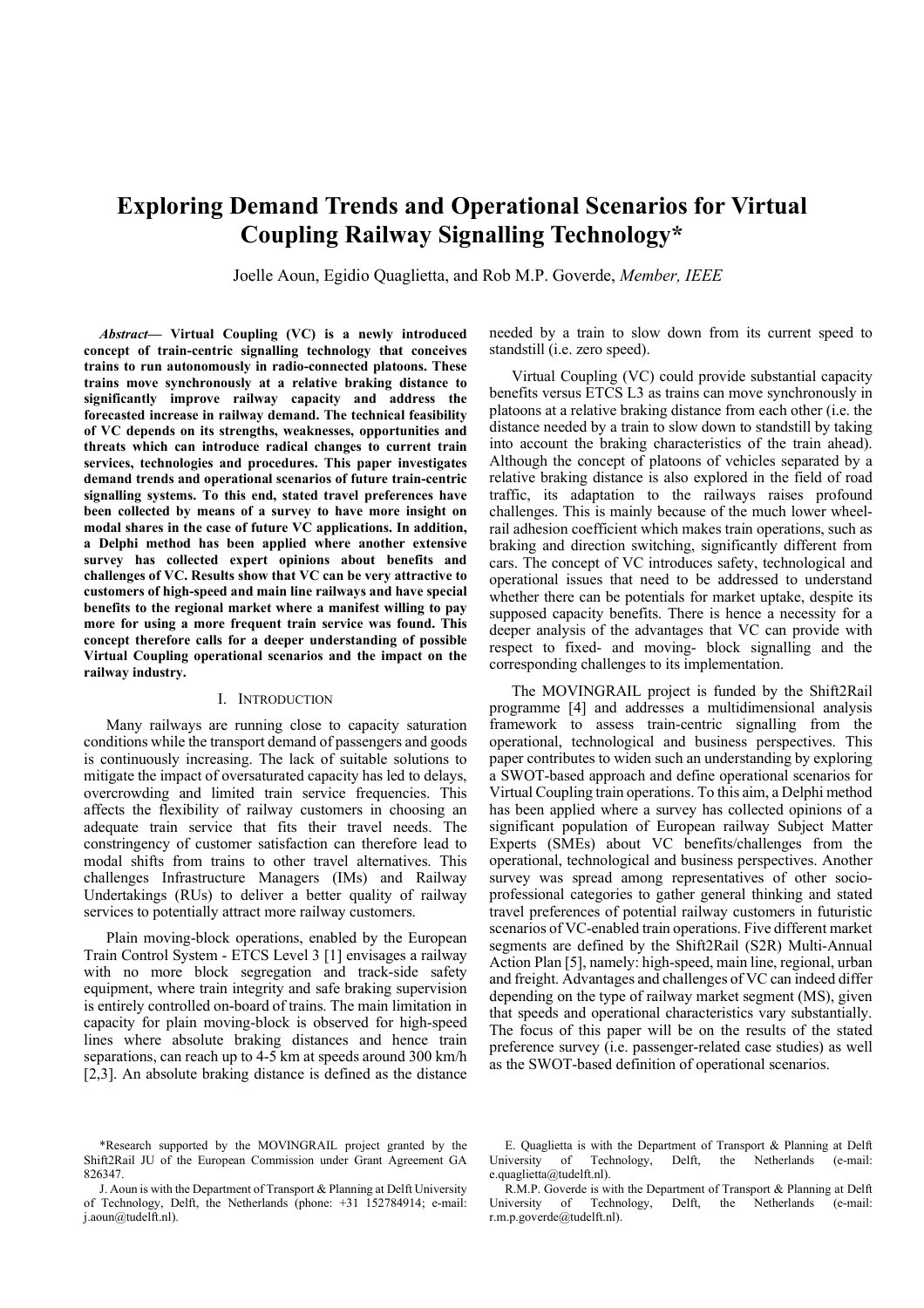The following sections provide a more detailed description on the VC concept as well as its corresponding challenges in terms of safety, technology and operation. A description of the paper methodology is provided in Section [III.](#page-2-0) Results of the stated preferences survey are then reported and evaluated together with a SWOT Analysis extracted from the SMEs opinions survey together with brainstorming sessions and workshops across railway stakeholders in Europe. After a brief discussion of the results, new operational scenarios are defined for Virtual Coupling railway operations. Finally, conclusions and future works are addressed in Sectio[n VI.](#page-6-5)

# II. VIRTUAL COUPLING CONCEPT

A few research attempts have been delivered to analyse train operations with a separation based on a relative braking distance. In 1973, two little cars running quite close to each other (without any mechanical coupling) were tested as the first Aramis prototype [\[6\].](#page-6-6) In 1987, two "nonmaterial coupling" pairs (i.e. a Multiple Unit consisting of two units/cars) were experimented on the boulevard Victor station [\[6\].](#page-6-6) In 1998, Ning [\[7\]](#page-6-7) referred to relative braking distance train separation between trains. Quaglietta [\[2\]](#page-6-1) introduced preliminary operational concepts for Virtual Coupling (VC) by defining an extended blocking time model for comparing capacity occupation of VC with ETCS Level 3 moving-block. Flammini et al. (2019) proposed a quantitative model to analyse the effects of introducing Virtual Coupling according to the extension of the current ETCS Level 3 standard, by maintaining the backward compatibility with the information exchanged between trains and the trackside infrastructure [\[8\].](#page-6-8) In a further work, Quaglietta et al. [\[3\]](#page-6-2) developed a trainfollowing model to describe train operations under VC and assess capacity performance under different operational settings.

The recent concept of Virtual Coupling (see [Figure 1\)](#page-2-1) is introduced to further increase network capacity so to accommodate the forecasted increase in railway demand (European Environment Agency, 2015) [\[8\].](#page-6-9) VC takes movingblock train operations to the next stage by aiming at separating trains by a relative braking distance and allowing them to move synchronously together in platoons of trains that can be treated as a single train convoy at junctions to increase capacity at bottlenecks. As in ETCS Level 3, train position reporting is performed via radio communication by means of a Radio Block Centre (RBC). The Movement Authority (MA) is also broadcasted to trains by the RBC. Due to the very short distances between trains under VC, sight and reaction times of human drivers are no longer safe and Automatic Train Operation (ATO) shall be equipped to all trains for automated driving. The communication via the RBC may also be too time consuming, so it is anticipated that trains need to exchange speed, acceleration and position information via a Vehicle-to-Vehicle (V2V) communication architectur[e \[9\].](#page-6-10)

The train convoy (platoon) concept consists in understanding the behaviour between a leading train and a following train. The concept of vehicle platooning has been tested already in the road sector for automated cars under cooperative adaptive cruise control [\[10\],](#page-6-11) however the much longer braking curves of trains and the presence of moving track elements for direction switching (i.e. points), raise nonnegligible safety, operational and technological challenges which need to be carefully addressed.



<span id="page-2-1"></span>Figure 1. Schematic layout of Virtual Coupling train operations

### III. METHODOLOGY

<span id="page-2-0"></span>To investigate the applicability of Virtual Coupling to each of the different passenger-related railway market segments, representative case studies have been considered based on the travel characteristics of real European railway corridors. Five scenarios have been defined as presented i[n Figure 2.](#page-3-0) 

For each of the case studies, we proposed first the current scenario with existing travel alternatives and transport modes (e.g. car, airplane, bus, bike, etc.), as well as four future scenarios assuming that VC is operational. The second scenario envisions an ETCS L3 moving-block service with a headway reduction of 50% compared to the baseline scenario that considers multi-aspect signalling on main line, regional and urban market segments. For high-speed railways, the base configuration is ETCS L2 with a headway reduction of 47% if ETCS L3 is implemented [\[3\].](#page-6-2) Preliminary percentages have been derived/estimated together with railway experts across Europe for the other three scenarios of VC-enabled services. The third scenario considers a ticket price increase of 20% with a decrease in headways of 63% compared to multi-aspect signalling and of 61% compared to ETCS L2 [\[3\].](#page-6-2) The fourth scenario assumes short trains consisting of one Multiple Unit (MU), i.e. a fixed unit of multiple cars, for a fixed headway of 5 min to all market segments but for the urban market (which in this case is assumed a headway of 1 min) with a ticket price increase of 30%. Finally, the fifth scenario considers ondemand services operated by single self-propelled cars with a cost increase of 50%. The ticket fee percentages can be affected by the operational costs, the alignment of train services with demand patterns and/or the provision of customised train services to passengers according to their travel needs.

In all the scenarios, interviewees had the same set of modal alternatives as in the current baseline scenario, keeping the same performances and costs, except for railways where cost and frequency vary by virtue of the deployment of ETCS L3 or VC. In addition, interviewees were aware of the higher flexibility level that a VC-enabled train service could provide over other signalling systems given the fact that VC has the possibility of enabling a service more in line with the demand pattern rather than just a reduced service headway.

The stated preference travel survey aimed at collecting and understanding demand forecast and modal shifts to futuristic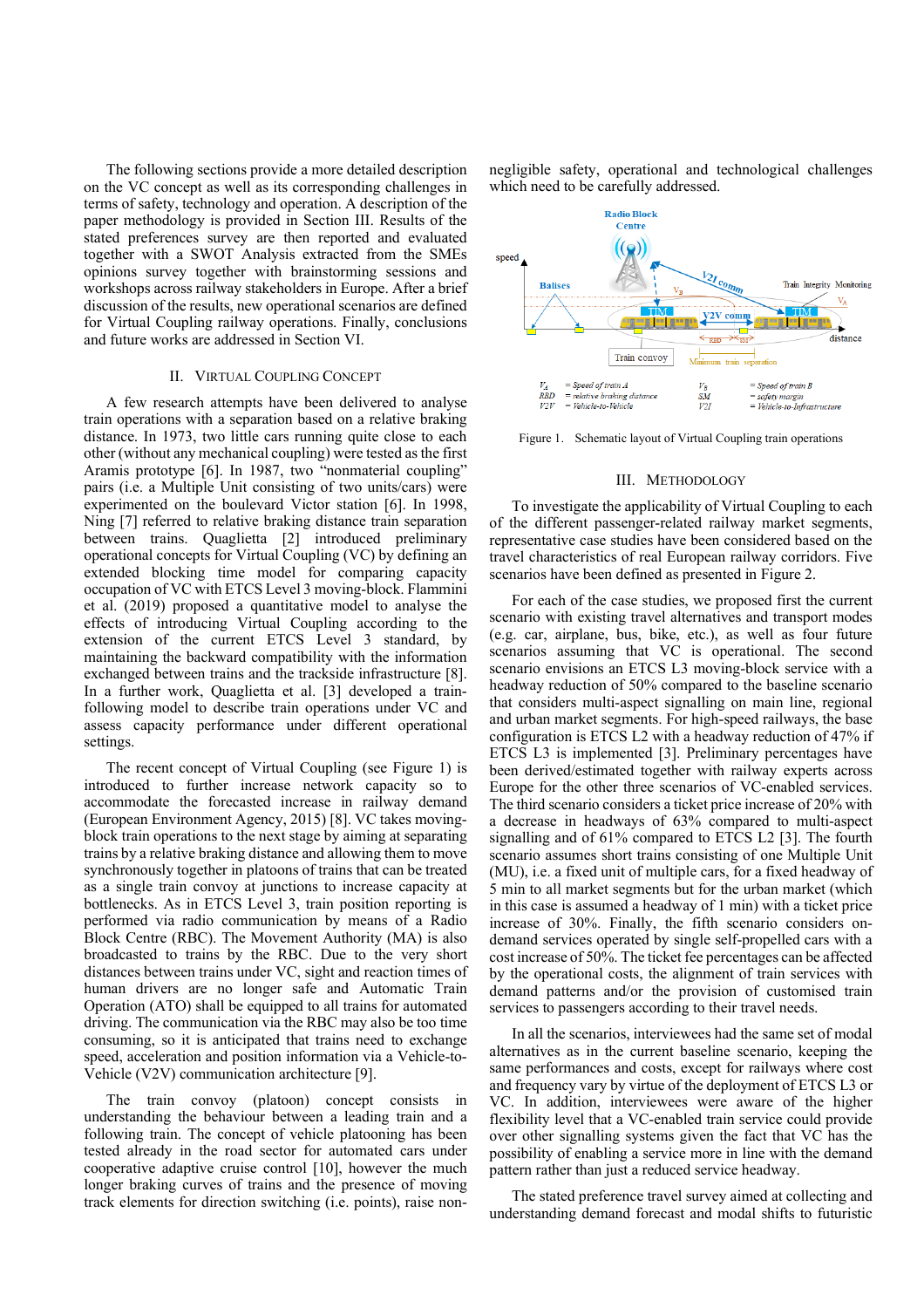train-centric signalling applications. Railway experts' opinions were collected in another survey to perform a SWOT analysis which addresses Strengths, Weaknesses, Opportunities and Threats of Virtual Coupling. The SWOT has been also supported by a Delphi technique through brainstorming sessions and workshops with railway stakeholders across Europe. To this end, new operational scenarios have been defined and are elaborated in Section [V.](#page-4-0)



<span id="page-3-0"></span>Figure 2. Framework for exploring demand trends and operational scenarios of Virtual Coupling

Due to the particular stratification of the interviewed sample, the survey results might be affected by some bias. Part of the bias derives from different perspectives that certain industry representatives (e.g. IMs and RUs) have about the same aspect of the railway business. Another share of the bias might be due to the specific case studies proposed during the interview, which might make obtained results not universally applicable to all railway networks belonging to a given MS.

# IV. RESULTS

## <span id="page-3-1"></span>*A. Stated Preferences of Travel Choices*

A specific analysis is performed to understand the modal split and the potential shift to railways that Virtual Coupling could bring in several future deployment scenarios. The survey has been completed by 235 interviewees with a 55% response rate, and sought the quasi-equal inclusion of students (48.4%) and employees/employers (51.6%) belonging to academic institutes (e.g. professors), railway industries (e.g. IM, RU) and other types of businesses.

By aggregating stated preferences collected in the survey, the modal share has been computed for each of the case studies for the current and the future transport scenarios. The results are illustrated [Figure 3](#page-4-1) for the passenger-related market segments. It should be noted that this study focused on the European railway markets. The results obtained in this paper are therefore biased towards the European railways.

Modal choices for the current scenario are reported with blue bars, while green bars represent modal preferences for the

future scenario of ETCS L3-enabled train services with an increased frequency of almost 50% and ticket fares by 10%. The orange bars represent the Virtual Coupling scenario with the same train length of the current scenario, whereas the purple and pink bars show VC-enabled train services with a train length of one Multiple Unit (MU) or one self-propelled car, respectively.

*For the high-speed segment:* Most respondents (84%) prefer traveling by train in the current scenario for distances higher than 300 kilometres (blue bars in [Figure 3\)](#page-4-1). The proposed increase of 10% in the ticket fare (to reduce service headways by 15 minutes on a 3 hours journey) is not perceived as attractive to the interviewees. Having high-speed trains every 30 minutes seems already satisfactory for most of the respondents. The increase in the ticket cost proposed in the future scenario of a more frequent VC-enabled train service (headway less than 12 minutes) massively shifts travel preferences towards the car, the bus or the plane, as illustrated by the orange, purple and pink bars in the histogram. In general, such outcome shows that VC is not that attractive on high-speed corridors having already a service headway of 30 minutes over a given O-D (Origin to Destination) pair. However, VC is not only about shortening headways but also about addressing the headway shortening capabilities with respect to the demand. Therefore, VC is worth applying to address future massive demand in dense areas.

*For the main line segment:* Almost 60% of interviewees opt for railways in the current transport scenario, while only 14.8% use the car (see blue bars). A future scenario of a train service offering 10 minutes less waiting time for a ticket increase by 10% is not considered that attractive for 17% of the train users who in that case would prefer shifting to the other modes of transport, as clearly illustrated by the green bars. An increase in the ticket price of more than 10% for a headway reduction of a few minutes is indeed not perceived positively by railway customers for the defined VC-enabled train services represented by orange, pink and purple bars. Many respond that for this kind of journey, they would prefer arranging their travel schedules around a less frequent train service rather than paying that much more to use an improved main line connection.

*For the regional segment:* Most respondents would use the available railway connection (having a frequency of one train per 45 minutes) for the current transport scenario. The remaining part would rely instead on the car (26%), followed by bus users (16%). It is interesting to see that for the future VC-enabled scenarios of trains running more frequently for a ticket cost increase of 20% or 30%, a significant share of the sample would shift to railways. In addition, the modal shift from cars to railways is more perceived for VC-enabled services with one Multiple Unit than for ETCS L3 train services by 7.9%. This means that the proposed VC-enabled market scenarios, represented by the orange and purple bars, are attractive to passengers, since they are not currently satisfied with the delivered railway service and would be willing to pay more for a more frequent regional railway connection.

*For the urban segment:* The modal share for the current transport scenario is in net favor of the available metro line, having already a satisfying frequency of a train every 5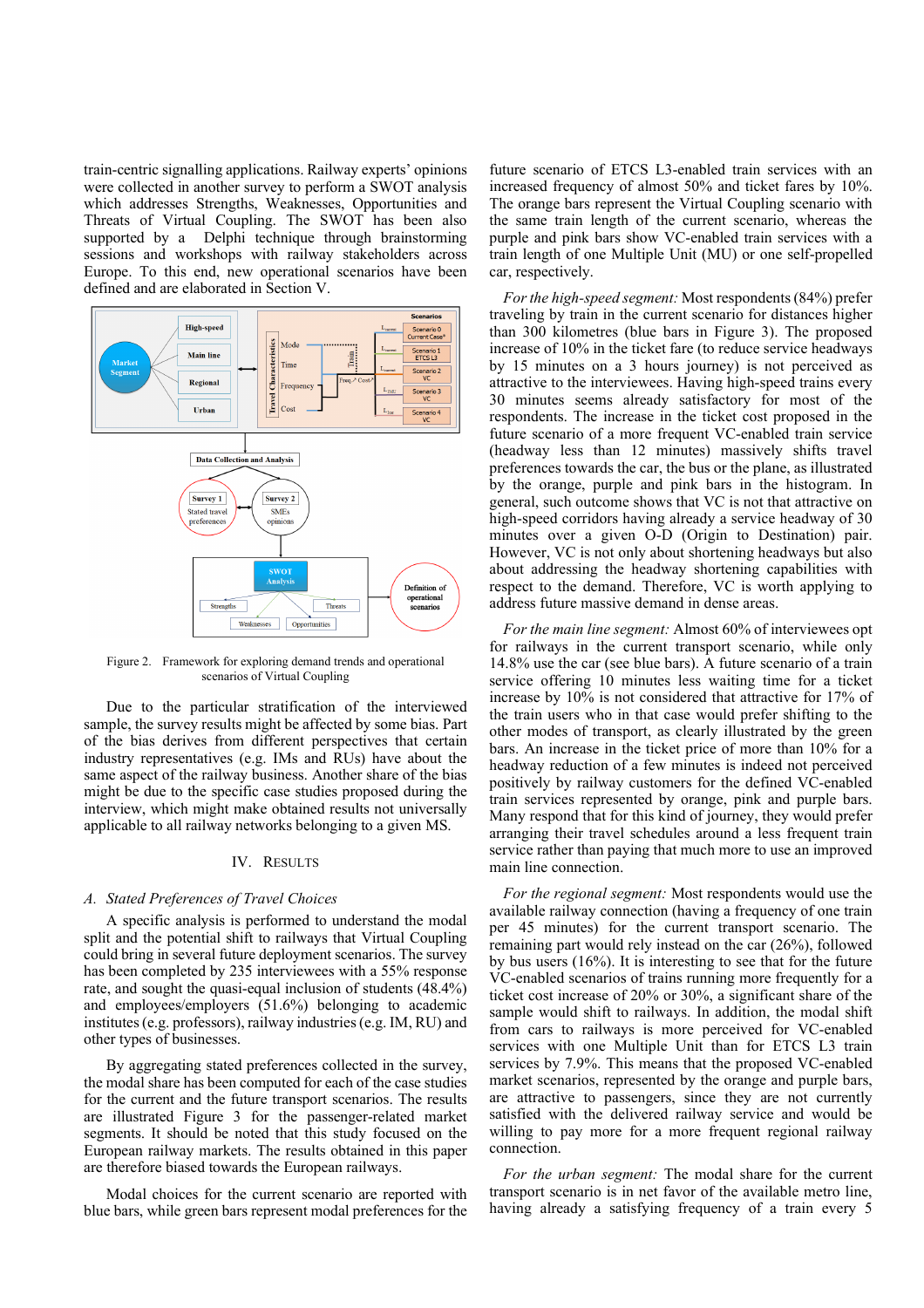minutes. By looking at the blue bars, the other used transport modes are the bike (26%), with a minority travelling by car (3.1%) or bus (2.6%). In all the future scenarios of a metro train every 3 minutes or less for a ticket increase, many respondents would shift to other modes of transport, given that they are not willing to pay more for improving a service that is already satisfactory as it currently is. Paying even  $\epsilon$ 0.30 more for a daily reduction by 60 seconds in the average waiting time, is not an attractive market scenario. Such a little saving in the waiting times is not perceived positively by passengers, which can already flexibly arrange their trips around the current service headway of 5 minutes. However, in case of a crowded metro, decreasing the headway 2 minutes would imply more seating and standing space to passengers who might be willing to pay more for an improved train service. Moreover, the deployment of VC on such lines could benefit railway stakeholders due to the increased capacity and possible mitigation of delay propagation. The on-demand services of one self-propelled car is positively appreciated by 7% of respondents. However, this would induce a massive shift by 26% from metro to bike (i.e. the number of bike users is doubled in the case of on-demand train services).



Figure 3. Modal share for each passenger-related case study for five different scenarios

# *B. SME Opinions*

By aggregating SME opinions collected from 48 railway representatives, a SWOT analysis has been derived for each of the case studies for the current and the future transport scenarios. In this paper, we present a brief summary of the SWOT for the regional market segment since based on the results of the stated preference survey (see Section [IV.A](#page-3-1)), this market is the most VC-attractive to railway customers. The analyses for the other market segments (including freight) can be found i[n \[11\].](#page-6-12)

A SWOT analysis is a useful technique to define strengths and weaknesses of a given project variant, technology or operational strategy, and to identify opportunities and threats for the analysed market and/or business. A SWOT analysis is hence crucial to reckon the advantages and limitations of the novel concept of Virtual Coupling operations to understand potential gains and risks for the railway business. Interviews to collect expert opinions on the SWOT analysis have been performed by means of a survey held during an interactive European workshop where discussions have been raised among 42 representatives of the European railway industry and 26 respondents belonging to other socio-professional categories. The workshop has been followed by brainstorming sessions to discuss the outcomes of the SWOT analysis.

Specific examples and outcomes from the SWOT analysis highlight that VC has a potential reduction of operation costs (i.e. OPEX) due to full automation of train operations, reduction of communication latency, and mitigation of some types of accidents thanks to the V2V communication. However, the capital expenditure (CAPEX) can increase due to additional devices required for the V2V communication, updating of rolling stock on-board equipment and the overhead line system (i.e. redesigning the electrical power supply). Weaknesses arise due to the need of absolute braking distance (ABD) at diverging junctions for the current switches. Other safety risks concern the control of trainsets with heterogeneous braking characteristics in the same convoy. From the infrastructure perspective, upgrades are needed to the Overhead Line System (OLS), and there might be potential longer closures of level crossings to road users to allow the passage of a train convoy. In addition, due to non-sufficient interstation distances, coupling/decoupling in a convoy would potentially be only allowed at a standstill. On the other hand, the stated preference survey results showed that the increased service frequency/flexibility would lead to a substantial increase in the number of railway customers. The railway market would also be more attractive to deregulation as a direct consequence of an increase in available train paths and a decrease in operating costs, which opens opportunities for an affordable market to small transport operators. Virtual Coupling could also offer the railway industry a chance to accelerate the migration of current Control Command and Signalling (CCS) towards more future-proof digital railway architectures, as well as an upgrade of current switch technologies to faster and more reliable ones. Threats include potential modal shifts due to increased ticket costs and risks of approval from the industry as well as the need of additional investment costs to address the safety issues introduced by relative braking distance operations. Other threats regard the train control complexity and the partial redesign policies, regulations and engineering rules, which need agreement and endorsement across the rail industry.

# V. DEFINITION OF OPERATIONAL SCENARIOS

<span id="page-4-1"></span><span id="page-4-0"></span>Based on the SWOT analysis derived in Section [IV.](#page-3-1)B and [\[11\],](#page-6-12) different challenges for the implementation of Virtual Coupling have been identified. Therefore, the SWOT results give rise to the identification of different operational scenarios based on typical characteristics of each market segment.

Operational scenarios have been defined based on different combinations among manoeuvers and signalling system configurations. A manoeuver is defined as a movement of a train over a track or an interlocking area. The movement of trains is affected by stopping patterns for each manoeuver. The type of movement that the train will perform depends on the layout of the track and/or junction as well as on the interaction with other trains running on the same track. A system configuration is defined as a specific set of values of design variables of the signalling system. Design variables of Virtual Coupling would for instance be the frequency and latency of the V2V communication layer, the communication delay between the train and the RBC to exchange the position report and the MA, the safety margin between two trains in a virtually coupled convoy, etc. More details about the combinations of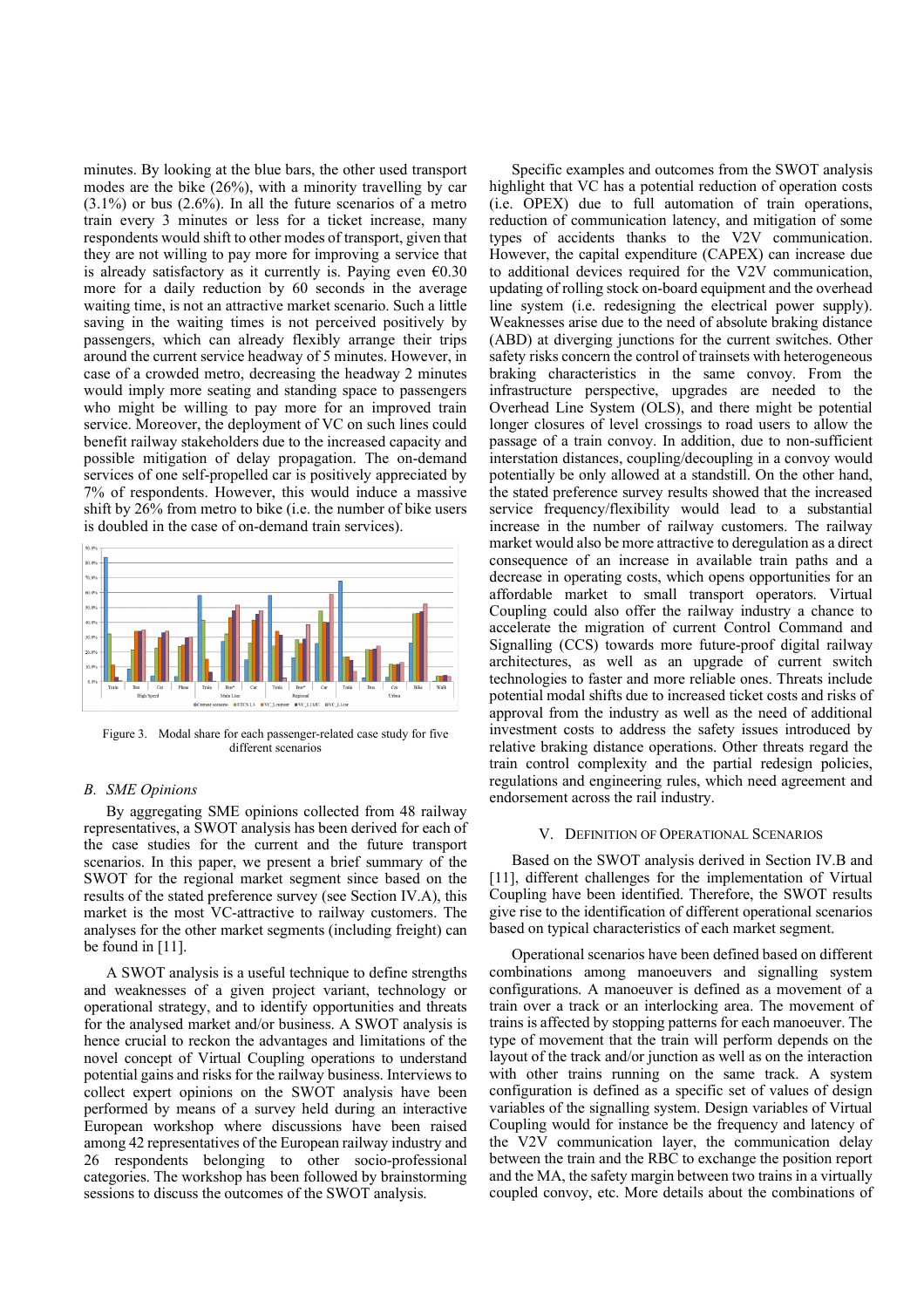manoeuvers and system configurations are provided in the following sections.

### *A. Manoeuvers*

As illustrated in [Figure 4,](#page-5-0) three manoeuvers have been identified as relevant for understanding benefits and limitations of Virtual Coupling operations with respect to moving-block and fixed-block signalling for the different rail market segments. The three manoeuvers relate to trains following each other in the same direction. Manoeuver M1 refers to the case of a plain line, Manoeuver M2 considers trains merging at a junction and Manoeuver M3 relates to trains diverging at a junction. In the case of stopping patterns for M2, the station is assumed to be located 500 meters from the switching point where both trains stop. In the case of M3, the leading train stops and dwells at the station -located 300 meters from the switching point- and the follower diverges to the track above.



<span id="page-5-0"></span>Figure 4. Manoeuvers for investigating the benefits of Virtual Coupling over previous railway signalling systems

### *B. System Configurations*

Six system configurations are considered in this paper. All the configurations are based on a combination of four main design variables that vary based on the adopted signalling system and/or the market segment. The main design variables defining a system configuration are here considered to be:

- the train length;
- the safety margin;
- the system reaction time, which is the time for the signalling system to update its status, e.g. the communication delay between the train and the RBC to exchange the position report and the MA, the occupation status of a track circuit, or the V2V communication latency;
- the setup time to set and lock a route.

Train lengths are in line with typical train compositions in each of the market segments. Train compositions will hence be reported for each of the case studies analysed for a specific MS.

The baseline system configuration S0 is considered for the conventional signalling system currently installed for a given market segment. For the main line, regional and urban markets we mainly refer to a 3-aspect fixed-block signalling, i.e. S01. For the high-speed segment, the baseline signalling is ETCS Level 2, i.e. S02 (se[e TABLE I\)](#page-5-1).

The system configuration S1 refers to ETCS L3 movingblock signalling, while the system configurations S2, S3 and S4 correspond to the Virtual Coupling scenarios. The value of the train separation for the signalling alternatives "Virtual Coupling" is affected by other parameters such as the train positioning inaccuracy and/or the communication latency of the V2V communication layer. Similarly, the system reaction time depends on the technology used to report train position and to safely control train movements. For a conventional fixed-block multi-aspect signalling, the system reaction/delay will depend on the track-clear detection technologies (e.g. axle counter or track circuit) and the time to update the signal aspects. For ETCS L3, the system reaction time depends on the communication delay to report train positions to the RBC as well as the latency to send a MA from the RBC to a train. For Virtual Coupling besides the train-RBC communication delay, the V2V communication latency shall also be added. Therefore, the safety margin and the system reaction times will be denoted as functions of the signalling system alternatives S0 (i.e. S01 and S02), S1, S2, S3 and S4, as well as the Market Segment.

TABLE I. SYSTEM CONFIGURATIONS

<span id="page-5-1"></span>

|                                                                                                                                                                   | <b>Design Variables</b>        |                     |                                         |                         |
|-------------------------------------------------------------------------------------------------------------------------------------------------------------------|--------------------------------|---------------------|-----------------------------------------|-------------------------|
| <b>System</b><br>Config                                                                                                                                           | <b>Train</b><br>length<br>(m)  | Safety margin (m)   | <b>System reaction</b><br>time(s)       | <b>Setup</b><br>time(s) |
| S01 <sup>a</sup>                                                                                                                                                  | $L_{\text{current}}$           | N/A                 | $\Delta T_{(S01,L,MS)}$                 | $t_{s(MS)}$             |
| S02 <sup>b</sup>                                                                                                                                                  | $\mathcal{L}_{\text{current}}$ | N/A                 | $\Delta T_{(S02,L,MS)}$                 | $t_{s(MS)}$             |
| S <sub>1</sub>                                                                                                                                                    | $L_{\text{current}}$           | $SM_{(S1,L,MS)}$    | $\Delta T_{(S1,L,MS)}$                  | $t_{s(MS)}$             |
| S <sub>2</sub>                                                                                                                                                    | $L_{current}$                  | $SM_{(S2,L,MS)}$    | $\Delta T_{(S2,L,MS)}$                  | $t_{s(MS)}$             |
| S <sub>3</sub>                                                                                                                                                    | $L_{MU}$                       | $SM_{(S3,LMU,MS)}$  | $\Delta T_{(S3,LMU, MS)}$               | $t_{s(MS)}$             |
| S <sub>4</sub>                                                                                                                                                    | $L_{\text{car}}$               | $SM_{(S4,Lcar,MS)}$ | $\Delta T_{(S4, \underline{Lcar, MS})}$ | $t_{s(MS)}$             |
| <sup>a</sup> : Multi-aspect signalling is considered for main line, regional and urban railways.<br><sup>b</sup> : ETCS L2 is considered for high-speed railways. |                                |                     |                                         |                         |

The route setup times are independent from the signalling system and exclusively depend on the technology of the point machine as well as the length of the beam of the switch, which differs for each market segment. For this reason, the switching time is independent from the signalling alternatives (S0, S1, S2, S3 and S4) and only depends on the MS. In the future, advanced technologies for fast switching could be installed such as Railtaxi [\[12\]](#page-6-13) or REPOINT [\[13\].](#page-6-14)

A summary of the notation to indicate the design variables of the system configurations is provided i[n TABLE I.](#page-5-1)

#### *C. Operational Scenarios*

An operational scenario is defined as the combination of manoeuvers and system configurations, either with or without stopping operations. For a given market segment, we mainly investigate manoeuvers that are typical to be observed in that specific market as explained in the following sections.

For urban railway lines, only five operational scenarios with stopping trains are defined. They consist of the system configurations S01, S1, S2, S3 and S4 defined in Section [V.](#page-4-0)B for manoeuver M1 (Section [V.](#page-4-0)A). This means that the first operational scenario consists of the combination of manoeuver M1 with stopping trains at stations under a 3-aspect signalling. The second scenario relates to manoeuver M1 for stopping trains under ETCS L3 whereas the operational scenarios S2, S3 and S4 represent manoeuver M1 for stopping trains under VC for the current length, the length composition of one MU and the length of one self-propelled car, respectively.